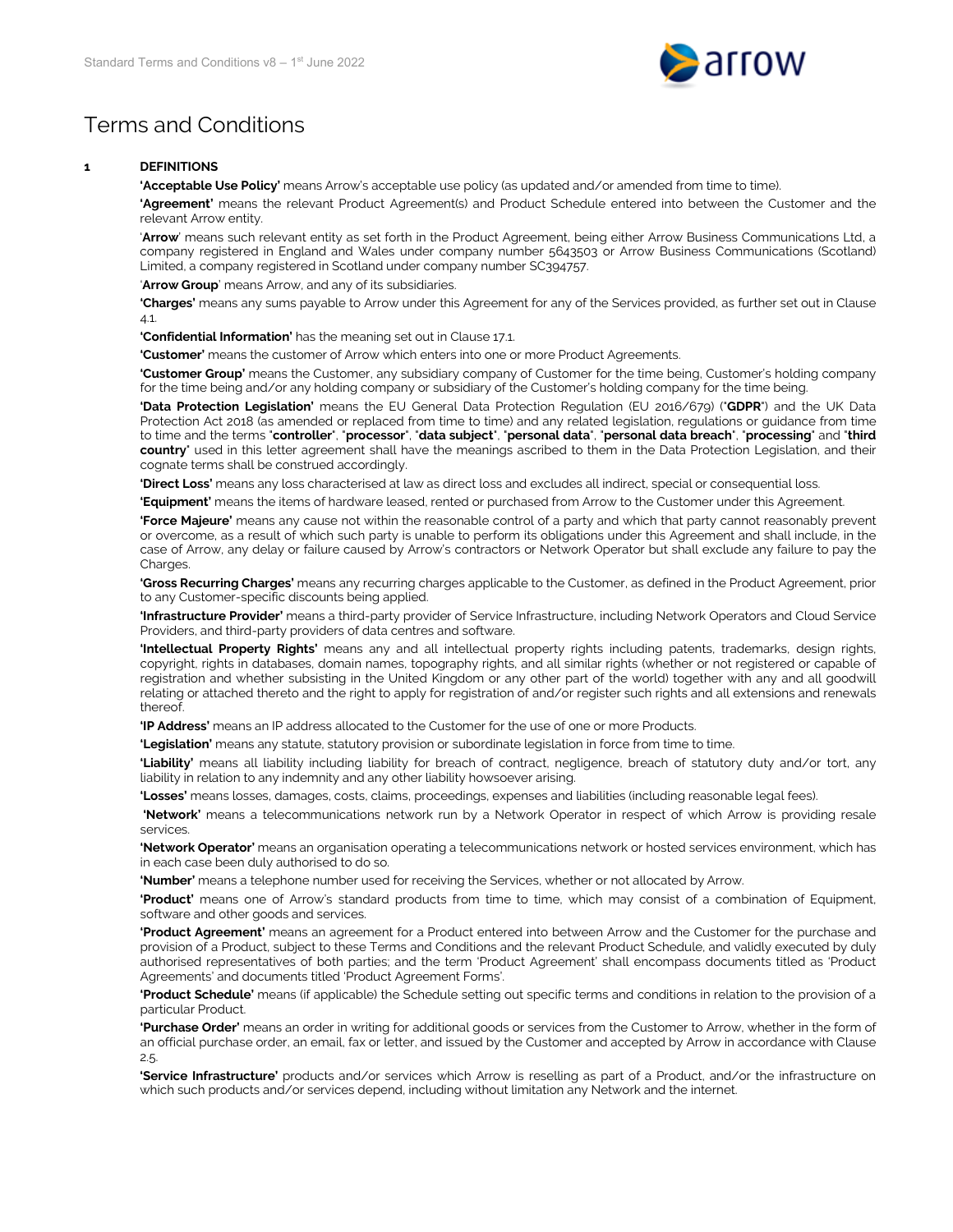

**'Services'** means the provision of any Product, Equipment or other goods or services by Arrow to the Customer under a Product Agreement or a Purchase Order.

**'Terms and Conditions'** means Clauses 1 t[o 18](#page-7-0) of this document.

**'Third Party Providers'** means all Arrow third party suppliers in relation to the Agreement.

**'User'** means each user within the Customer Group who is provided or to be provided with Services under the terms of this Agreement.

**'User Details'** means in respect of each User, that User's full name, number, email address and any specific billing requirements.

**'Year'** means, in respect of any Product Agreement, any twelve-month period ending on an anniversary of either (i) the date that the Product Agreement is duly executed, or (ii) if earlier, the date on which Arrow first began to provide Services under that Product Agreement.

## **2 STRUCTURE AND DURATION**

- 2.1 **Terms and Conditions:** These Terms and Conditions shall apply to any Product Agreement that the Customer enters into. These Terms and Conditions shall have effect on and from the date of acceptance by Arrow of the Customer's signed Product Agreement, up to and including the date that all the Customer's Product Agreements are no longer in force, whether through expiry or termination. Each Product Agreement shall also be subject to the provisions of any relevant Product Schedule, which are deemed incorporated into such Product Agreement on signature of the same.
- 2.2 **Product Agreements:** Each validly executed Product Agreement shall constitute a separate binding contract, subject to these Terms and Conditions, the relevant Product Schedule(s). Each Product Agreement shall have effect on and from the date of acceptance by Arrow of the relevant Product Agreement. The duration (including any minimum period), renewal, termination and expiry of each Product Agreement shall, subject to Clauses [2.3](#page-1-1) an[d 2.4,](#page-1-2) be as set out in such Product Agreement.
- <span id="page-1-1"></span>2.3 **Term:** The parties agree that the term of each Product Agreement shall be as stated within such relevant Product Agreement subject to the minimum spend commitment as stated in the Product Agreement is met within such term (in accordance with clause 2.4 below) and shall continue unless otherwise terminated in accordance with clause 11. Upon 90 days' written notice following the expiry of the initial term or should the Customer provide and serve written notice to terminate a Product Agreement (or fails to give notice to renew a Product Agreement) but subsequently continues to use the relevant Services beyond the end of the notice period (or current term of the Product Agreement, as the case may be), the Product Agreement shall be deemed to continue for an indefinite period, subject to termination by the Customer on 90 days written notice to Arrow and provided that Arrow shall be entitled to charge the Customer for the full price of the relevant Product without any previously applied discount.
- <span id="page-1-2"></span>2.4 **Minimum Spend:** If a Product Agreement contains a minimum spend commitment from the Customer and, at the effective date of termination or expiry of such Product Agreement, such spend commitment has not been reached, then the Customer shall either: (1) within 30 days of such date, pay to Arrow the difference between (i) the minimum spend commitment and (ii) the total amount paid to Arrow by the Customer as at such date. Any such payment shall be without prejudice to the Customer's liability for, and Arrow's ability to recover, any other sums from the Customer under this Agreement; or (2) agree that the term of the Product Agreement shall be extended on the same terms until such time as the minimum spend commitment has been satisfied and thereafter, the terms of the Product Agreement shall continue unless and until terminated by the Customer upon 90 days' written notice.
- <span id="page-1-0"></span>2.5 **Purchase Orders**: Any request for additional Services not already specified in a Product Agreement, and any change to an existing Product (including an upgrade or re-sign) will be made by way of a Purchase Order (which, for the avoidance of doubt, may take the form of email correspondence). A Purchase Order is accepted by Arrow and becomes part of the relevant Product Agreement on the earlier of the date when Arrow has agreed to it and the date when it is fulfilled. Until a Purchase Order is accepted, it does not form part of the relevant Product Agreement. Arrow reserves the right to reject any Purchase Order submitted by the Customer. No Purchase Order submitted to Arrow may be cancelled by the Customer except with the agreement in writing of Arrow (which agreement may be given subject to conditions). All Purchase Orders will be deemed to be issued under and invoking these Terms and Conditions and the relevant Product Agreement.
- 2.6 **Customer's Group**: The Customer may enter into a Product Agreement (or Purchase Order) for the benefit of any company in the Customer Group. The Customer will ensure that each such company complies with the terms and conditions of this Agreement as if it were named in this Agreement in place of the Customer and shall enforce the terms of this Agreement against such company if requested by Arrow.

## **3 SERVICES**

- 3.1 **Supply of Services:** All Services are supplied as set out in the relevant Product Agreement, Product Schedule and these Terms and Conditions.
- 3.2 **Equipment:** All Equipment is supplied by Arrow on an 'as is' basis, and with the benefit of the relevant manufacturer's warranty (if applicable and to the extent freely transferable). Arrow accepts no liability for failure, loss or damage outside of The Sales of Goods Act 1979 and/or Consumer Contracts (Information, Cancellation and Additional Charges) Regulations 2013. Risk shall pass in the Equipment when delivered. Title shall pass when the Customer has paid Arrow in full in respect of (i) the Equipment and (ii) all other sums which are or which become due to Arrow from the Customer on any account. When Equipment is purchased and the purchase price is less than the Arrow published list price as published from time to time, title will only pass on completion of the minimum term as specified in the relevant Product Agreement. Delivery of Equipment shall be completed when Arrow places the Equipment at the Customer's disposal at the delivery point. The Customer shall arrange for the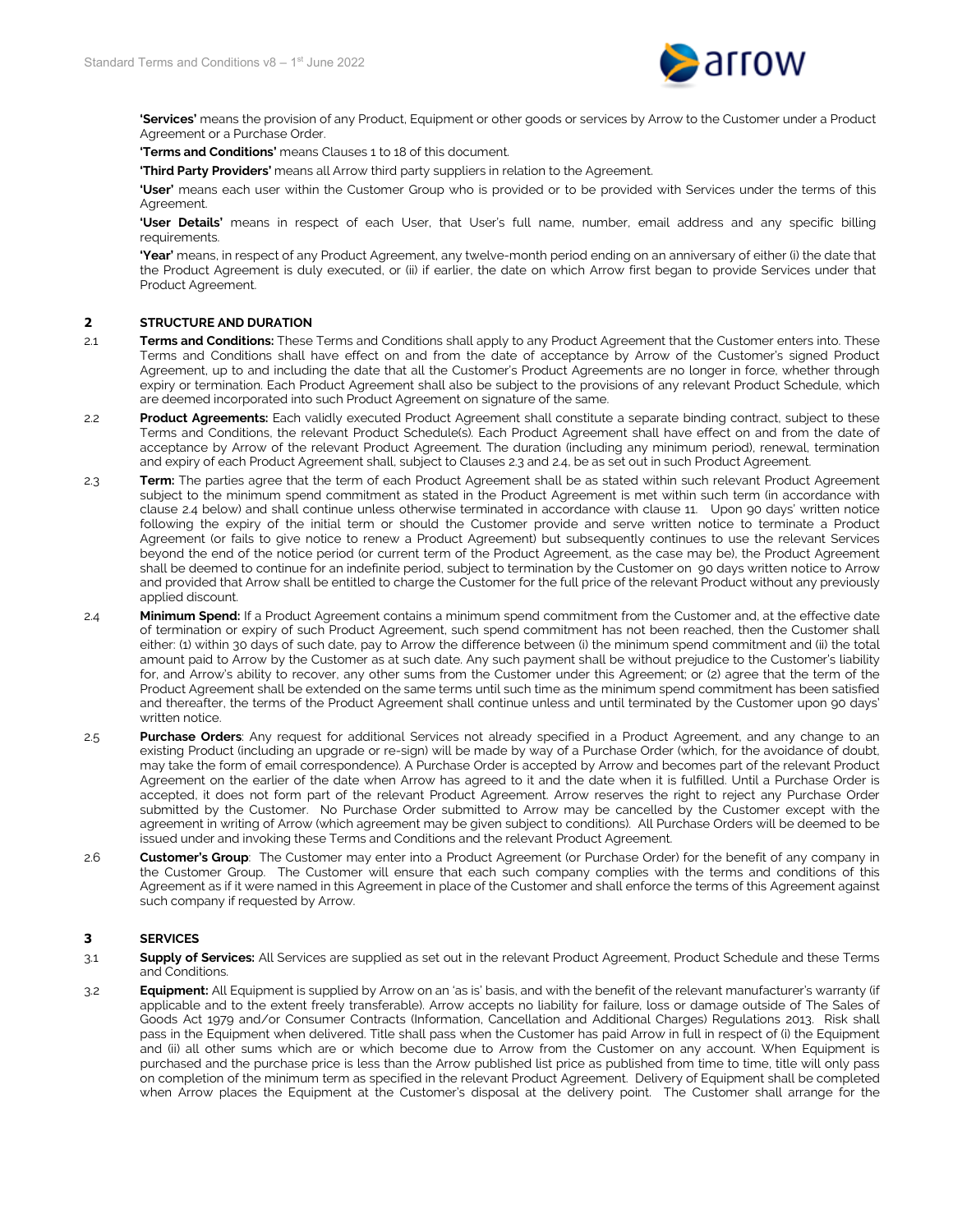

Equipment to be signed for on delivery. Until title in the Equipment has passed to the Customer in accordance with this clause 3.2, the Customer must:

- 3.2.1 hold the Equipment on a fiduciary basis as Arrow's bailee;
- 3.2.2 store the Equipment (at no cost to Arrow) separately from all other goods of the Customer and/or any third party in such a way that it remains readily identifiable as Arrow's property;
- 3.2.3 not destroy, deface or obscure any identifying mark or packaging relating to the Equipment;
- 3.2.4 maintain the Equipment in satisfactory condition and keep it insured on Arrow's behalf for its full price against all risks to the reasonable satisfaction of Arrow. On request the Customer shall immediately produce the full policy of insurance to Arrow.
- 3.3 **Time of supply**: The desired commencement date for the supply or completion of any Services or the delivery of any Equipment is the date (if any) specified in the relevant Product Agreement (or Purchase Order, as the case may be). No date specified by Arrow shall be contractually binding on Arrow. The Customer acknowledges that the supply of Equipment is subject to availability.
- 3.4 **Resale**: The Customer undertakes that it will not offer any of the Services for resale or re-supply or otherwise make Services available to any person on an arm's-length commercial basis.
- 3.5 **Service Technology changes:** The Customer acknowledges and agrees that where any changes are made to the services by a service provider or a network operator withdraws or terminates any service technology used by the Customer under its current Agreement, Arrow shall use all reasonable endeavours to provide an alternative solution and a similar technology service to the Customer upon the most competitive tariffs but such change, withdrawal or any resulting associated price increase shall not constitute a right of termination of the Agreement by the Customer.

## **4 PRICING**

- <span id="page-2-0"></span>4.1 **Charges for Products, Equipment and services**: The Charges for any Product, Equipment or services shall be as set out in the relevant Product Agreement. Where the Product Agreement does not specify a price for any Product, Equipment or services required, the price will be as set out in Arrow's current price lists (such prices available on request), unless otherwise quoted by Arrow in writing (any such quotation being valid for 30 calendar days from the date of issue). A quotation will not be an offer capable of acceptance.
- 4.2 **Calculation of Charges**: Save in the case of manifest error, Arrow's calculation of charges, rebates and discounts shall be final and reference will not be had to any of the Customer's data records or logs.

## <span id="page-2-1"></span>4.3 **Price changes:**

- 4.3.1Arrow will use its reasonable endeavours to ensure that the Charges remain competitive and reflect any increase in business volumes, however Arrow may from time to time introduce additional Charges or changes to its existing Charges which may include new Charges or Changes resulting from: a) any requirements or recommendations by Ofcom or any other regulatory body; or b) changes made by Third Party Providers to their own charges for which Arrow will provide written notice no less than 30 days' notice prior to the change being applied. If the total cost to the Customer of the Services is increased as a result of such a notice, the Customer may request (in respect of the Services to which the increase relates) that the Charges for the provision of the relevant Services are reviewed. This request must be made within 14 calendar days of the Customer being given notice of the change to the Charges, however Arrow will have no obligation to alter such Charges.
- 4.3.2 Arrow shall apply an annual increase to all recurring Charges each July based on the Retail Price Index ("**RPI**") percentage published by the Office of National Statistics each April; where the RPI value is 3.8% or less, Arrow shall apply a minimum increase of 3.9%. The increase will be calculated on each individual service Charge and rounded up to the nearest penny.
- 4.3.3 In the event of such change occurring as stated in 4.3.1 and 4.3.2, the Customer has no right to request a change to the Charges for services nor terminate the Services in whole or part.
- 4.4 **Credit limit**: The Customer agrees that Arrow may search the files of credit reference agencies for information on the Customer. Arrow may, on 14 calendar days' notice to the Customer, specify a reasonable monetary limit that will apply to all or any of the Charges due or which will become due to Arrow and require a particular payment method or period for the Charges. If any monetary limit set by Arrow is exceeded, Arrow reserves the right to suspend provision of the Services. If Arrow forecasts that such limit may be exceeded, the Customer shall deposit, within 7 calendar days of being given a notice to this effect, the amount by which Arrow forecasts the limit will be exceeded in the relevant billing period. Arrow may retain any amount deposited until the end of this Agreement and no interest will be paid on this sum.
- 4.5 **Tax**: All Charges are exclusive of any value added, sales, withholding or other tax (other than any tax based on Arrow's income) which shall be charged in addition.
- 4.6 **Payment terms**: All invoices shall be due and payable by Direct Debit 14 calendar days after the date of the invoice. On the expiry or termination of any Product Agreement, the payment due date shall be earlier of this payment date and the date of termination or expiry of such Product Agreement.
- 4.7 **Dispute**: In the event the Customer in good faith reasonably disputes any portion of the Charges contained in an invoice, Customer will pay the undisputed portion of the invoice on the due date in full and submit a documented claim for the disputed amount. If the Customer does not submit a documented claim prior to the due date for payment of the invoice, the Customer waives all rights to dispute or query the invoice. As a minimum, such documented claim shall set out the amount in dispute, the reason for such dispute and provide such evidence as shall be reasonably necessary to support the claim. The parties shall negotiate in good faith in an attempt to resolve the dispute, provided that if the dispute cannot be resolved within 30 calendar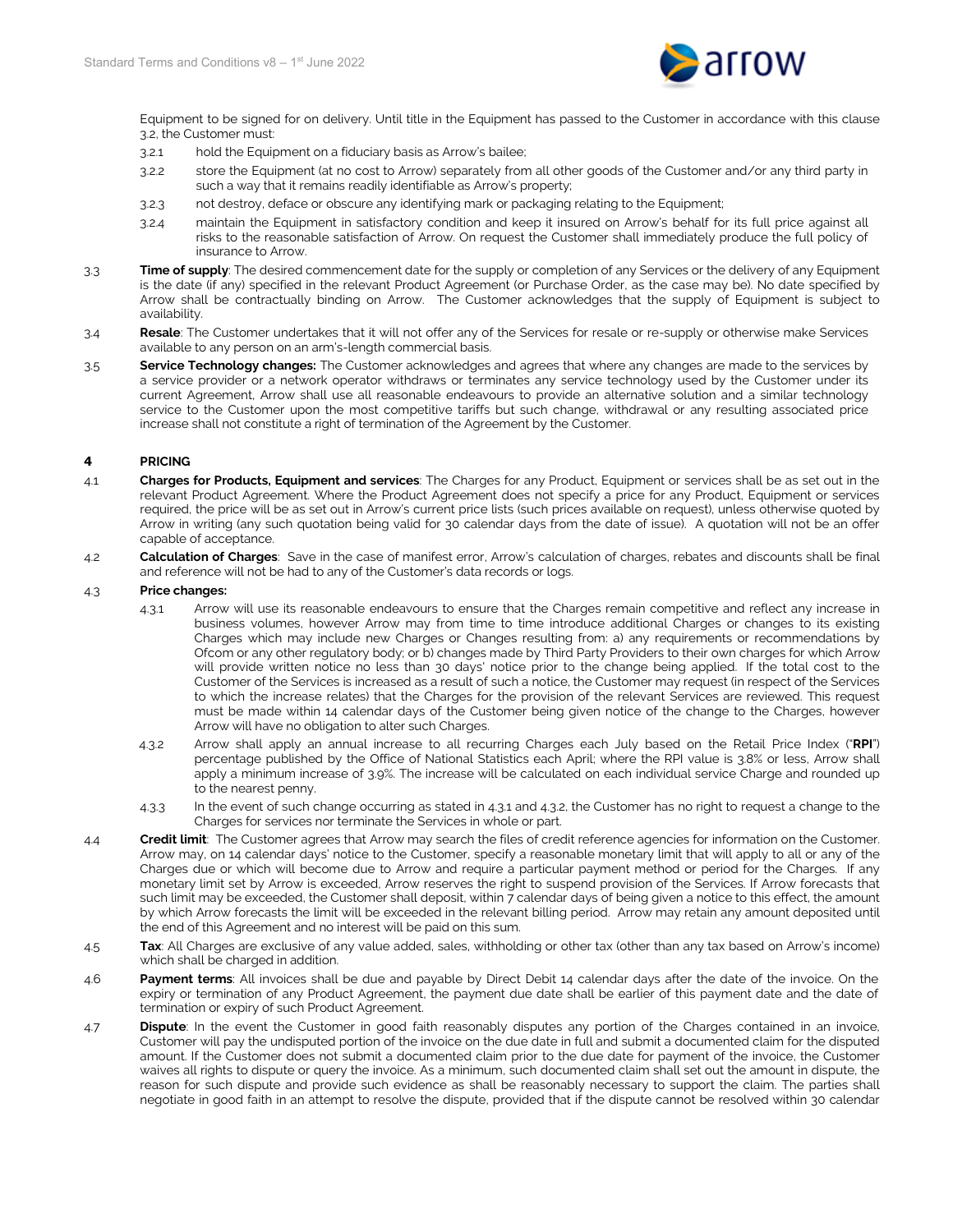

days of the date of the invoice, either party may refer the case to an independent arbitrator. All or part of any invoice shall cease to be disputed when the disputed amount is agreed between the parties or is settled in court.

- 4.8 **Set-off and interest**: Subject to Clause 4.7, the Customer shall make all payments under this Agreement without any deduction whether by way of set-off, counterclaim or otherwise. In the event of any late payment, Customer shall be liable to pay interest on the amount of the late payment from the due date to the date of receipt by Arrow at the annual rate of the higher of 2% above the base rate of HSBC from time to time and the maximum rate permitted by applicable law. Such interest shall accrue on a daily basis both before and after any judgment.
- 4.9 **Costs of recovery**: The Customer will pay all legal fees and other costs incurred by Arrow (on a full indemnity basis) in connection with collecting or recovering amounts owed by the Customer under this Agreement or otherwise in connection with the enforcement of any term of this Agreement. During any period of suspension, charges for Services shall continue to accrue.
- 4.10 **User awareness of data charges:** The Customer shall be responsible for making its Users aware of the potential for high data charges resulting from misuse or from data usage and also the process in respect of lost and stolen equipment.

## **5 FRAUD**

The Customer shall be liable for all Charges incurred and other sums owed under this Agreement regardless of the identity of the person using the relevant Services, whether incurred in the course of the Customer's business or any other use (including fraudulent or improper use) save where such use arises out of the fraudulent actions of Arrow or its agents. Customer further acknowledges that in no circumstances shall Arrow have any liability to the Customer or any third party in respect of any fraud perpetrated by the Customer Group or any third party howsoever occurring, including any access gained through fraudulent access to the Services. The Customer shall immediately notify Arrow if it becomes aware of or suspects any fraudulent use of the Services. Where Arrow is providing maintenance services only, Arrow shall use reasonable endeavours to secure the Customer's equipment against fraudulent third-party access, however Arrow shall not be responsible for any sums due to third party suppliers for any fraudulent misuse of the Services.

## **6 SUSPENSION**

- 6.1 Arrow shall be entitled in its sole discretion to elect to suspend any or all of the Services until further notice in the event that:
	- 6.1.1 Arrow is entitled to terminate all or any part of this Agreement, without prejudice to Arrow's right subsequently to terminate all or any part of this Agreement; or
	- 6.1.2 if an Infrastructure Provider ceases to supply Arrow or suspends provision of Service Infrastructure to Arrow for whatever reason, save where such cessation or suspension is due to the fault of Arrow; or
	- 6.1.3 if Arrow is obliged to comply with an order, instruction or request of Government, an emergency service organisation or other competent administrative authority or Infrastructure Provider; or
	- 6.1.4 if any amounts due to Arrow are not paid when due; or
	- 6.1.5 if maintenance is required on Arrow's equipment for administering the Services, provided that such maintenance occurs outside normal business hours and Arrow gives the Customer reasonable notice in the circumstances; or
	- 6.1.6 if there is, or Arrow reasonably suspects there is, a breach of the Acceptable Use Policy.
- 6.2 Where Services are suspended, other than as a result of any breach, fault or omission of the Customer, Arrow shall use its reasonable efforts to procure that recommencement occurs as soon as is practicable and that the Services are only suspended to the extent required in the circumstances. In the event that Services are suspended as a result of any breach, fault or omission of the Customer, it will pay all Arrow's reasonable costs, charges and expenses in connection with any recommencement.

## **7 AUTHORISED REPRESENTATIVE**

Each party shall, as soon as practicable, nominate an individual (or individuals) ('**Authorised Representative(s)**') to manage their relationship under this Agreement. Purchase Orders placed or purported to be placed by a Customer Authorised Representative will, without prejudice to the validity of any other Purchase Order, be binding on the Customer. Each party will be entitled to change their Authorised Representatives by written notice to the other.

## **8 ACCEPTABLE USE POLICY AND FAULTS**

- 8.1 **Acceptable Use Policy**: The Customer warrants that the Services are only used in compliance with the Acceptable Use Policy. The Customer shall provide such assistance as Arrow reasonably requires in relation to the Acceptable Use Policy and shall indemnify and keep the Arrow Group free from and indemnified against all Losses whatsoever arising out of, brought or threatened against the Arrow Group by any person in connection with any breach of the Acceptable Use Policy.
- 8.2 **Faults**: If Arrow determines in its reasonable opinion that a defect, fault or impairment to the Services results directly or indirectly from: (i) the negligence, act, omission, or default of the Customer; (ii) the Customer's breach of this Agreement; (iii) the operation, failure or malfunction of any network, equipment or software owned or controlled by the Customer other than equipment provided by Arrow and used in accordance with its instructions; or (iv) any third party action in response to an act or omission of the Customer or any person given access to the Services by the Customer, then Arrow may recover in arrears or advance from the Customer all reasonable costs incurred or to be incurred by it or on its behalf in connection with the remedy of such defect, fault or impairment.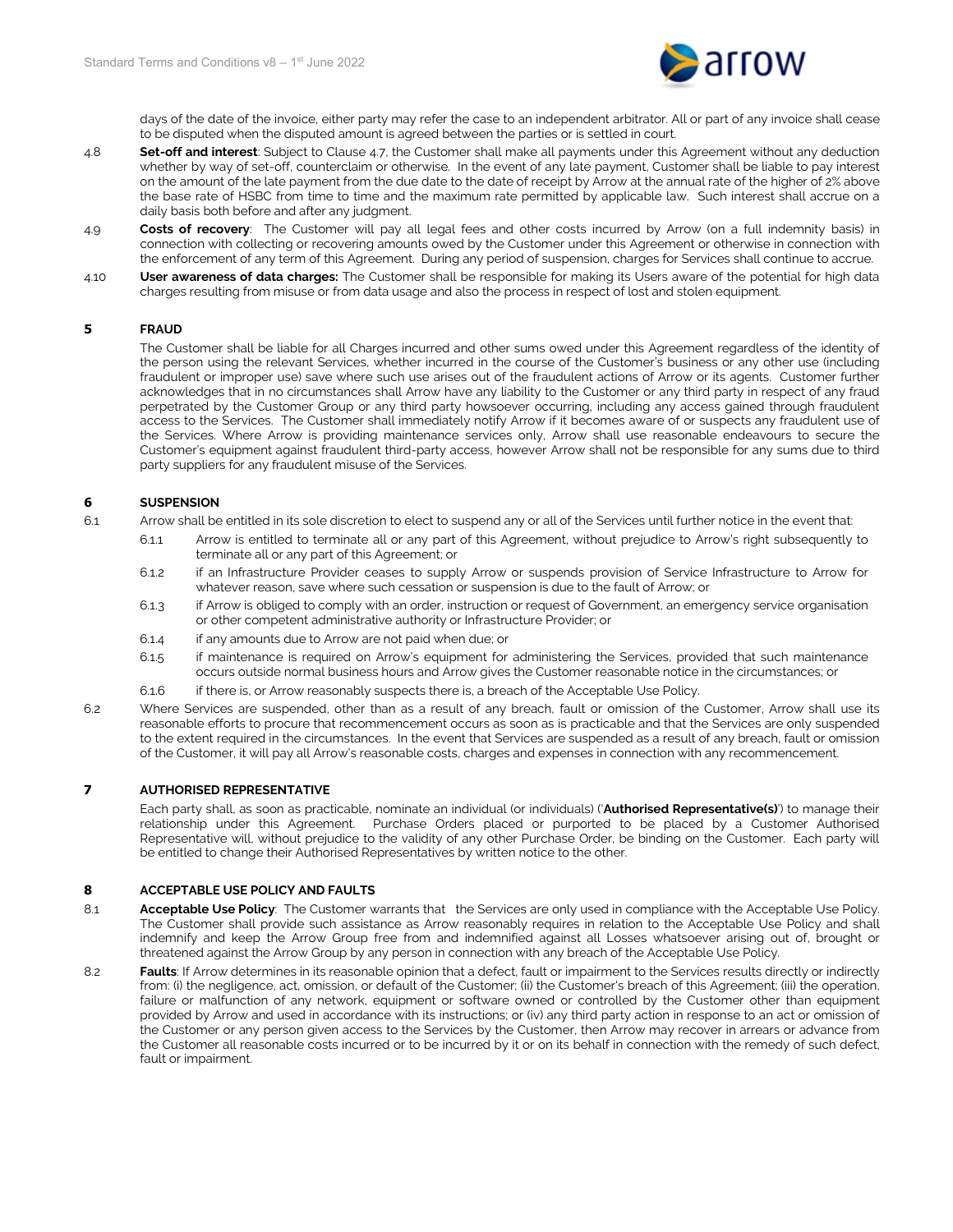

## **9 OWNERSHIP AND CONTENT**

- 9.1 **Intellectual Property**: Intellectual Property Rights in all materials (including software) supplied to the Customer in connection with this Agreement shall remain the property of Arrow or its relevant licensor. The Customer will comply with (and where reasonably required, execute) any agreement required by the owner or licensor of such Intellectual Property Rights. Arrow and its licensors expressly reserve all Intellectual Property Rights not expressly granted to the Customer under this Agreement.
- 9.2 **Software**: Software is licenced to the Customer not sold, and is provided on the terms of the relevant software manufacturer's licence. The Customer shall sign and return such licence and/or registration card relating to the software by return or as otherwise specified. If the Customer fails either to communicate its acceptance of the terms of the software licence in accordance with this clause or to pay any relevant licence fee for the software, the Customer's right to use the software shall immediately cease, and Arrow may be unable to provide the related Services. Upon the termination or expiry of the relevant Product Agreement, or of the Customer's right to use the software in accordance with the previous sentence, the Customer shall remove the software from its computer systems and return all physical copies thereof to Arrow and will upon request provide a signed declaration that this clause has been complied with. The Customer shall indemnify Arrow in respect of all Losses incurred by the Arrow Group as a result of a breach by the Customer of this Clause 9.2.
- 9.3 **Numbers and IP Addresses**: The Customer shall not, under this Agreement, acquire any right, title or interest in any Numbers or IP Addresses. Arrow reserves the right to modify any telephone numbers or IP Addresses allocated or introduce additional codes if this is required for operational or technical reasons or by an Infrastructure Provider or government authority.

## **10 ALTERATIONS**

Arrow may from time to time without notice change or alter the Service Infrastructure (including Fixed Networks or the Mobile Networks) which it uses and the technical functionality or configuration of the Services provided that no such changes or alterations shall result in any increase in the Charges or any material adverse change to the Services.

## **11 TERMINATION**

- 11.1 **Mutual**: Either party ("**Terminating Party**") may terminate this Agreement, in whole or in part (including any Product Agreement or part thereof) immediately upon written notice:
	- 11.1.1 if the other commits any material breach of its obligations under this Agreement which is not capable of remedy, or is capable of remedy but is not remedied within 30 calendar days of the Terminating Party giving notice in writing specifying the breach and requiring its remedy within such 30 calendar day period, provided that, in the case of a breach by Arrow, if the breach relates to a particular Product Agreement or Purchase Order (or part thereof) only that Product Agreement or Purchase Order or part thereof may be terminated and then only to the extent Arrow is in breach;
	- 11.1.2 if the other becomes unable to pay its debts as they fall due, enters into liquidation whether compulsorily or voluntarily (otherwise than for the purpose of amalgamation or reconstruction where the emerging company assumes the obligations of the party entering into liquidation), compounds with its creditors or has an administrator, administrative receiver, receiver or other encumbrance appointed of all or any material part of its assets or undertaking or takes or suffers any similar action in consequence of debt.
- 11.2 **Non-Payment**: Arrow may terminate this Agreement in whole or in part (including any Product Agreement or part thereof) if the Customer fails to settle any amount due within 10 (ten) calendar days of notification by telephone, email, facsimile, post or otherwise.
- 11.3 **Product Agreements**: The parties may also terminate a Product Agreement in the circumstances (if any) set out in such Product Agreement or the associated Product Schedule.
- 11.4 **Operation on termination and accrued rights**: Termination or expiration of this Agreement (in whole or in part) howsoever arising or caused shall: (i) be without prejudice to any rights of either party which have accrued up to the date of termination; and (ii) not operate to affect any provisions that expressly or impliedly survive such termination. In particular, the Customer shall be liable to pay all remaining outstanding Charges.

## **12 PROVISION OF INFORMATION**

- <span id="page-4-0"></span>12.1 **Data Protection**: The Customer undertakes that in providing or disclosing any personal information in respect of this Agreement (including the User Details) it has made a proper notification to Office of the Information Commissioner in respect of its use and processing of personal data, that it has collected and transferred such personal information to Arrow in accordance with the Data Protection Legislation. In particular, Customer warrants that it has obtained any relevant consent (or it is relying on another legal basis in relation) to such collection and transfer and the processing of the personal data by Arrow to provide the Services. Arrow will use such information in accordance with its Privacy Policy and Data Protection Policies provided at [https://www.arrowcommunications.co.uk/legal/.](https://www.arrowcommunications.co.uk/legal/) The Customer shall indemnify Arrow in respect of all Losses incurred by the Arrow Group as a result of a breach by the Customer of this Claus[e 12.1.](#page-4-0)
- 12.2 **Processing:** Arrow will use personal data transferred to it by the Customer in accordance with its Privacy and Data Protection Policies as provided at [https://www.arrowcommunications.co.uk/legal/.](https://www.arrowcommunications.co.uk/legal/) The parties agree that the Agreement and Arrow's policies set out the details of the types of personal data which may be processed by Arrow, as well as the categories of data subjects, the permitted nature, purpose and duration of that processing. In relation to any personal data provided to or obtained by Arrow in connection with the provision of the Services (the "**Data**") which Arrow processes on behalf of the Customer as a processor, Arrow: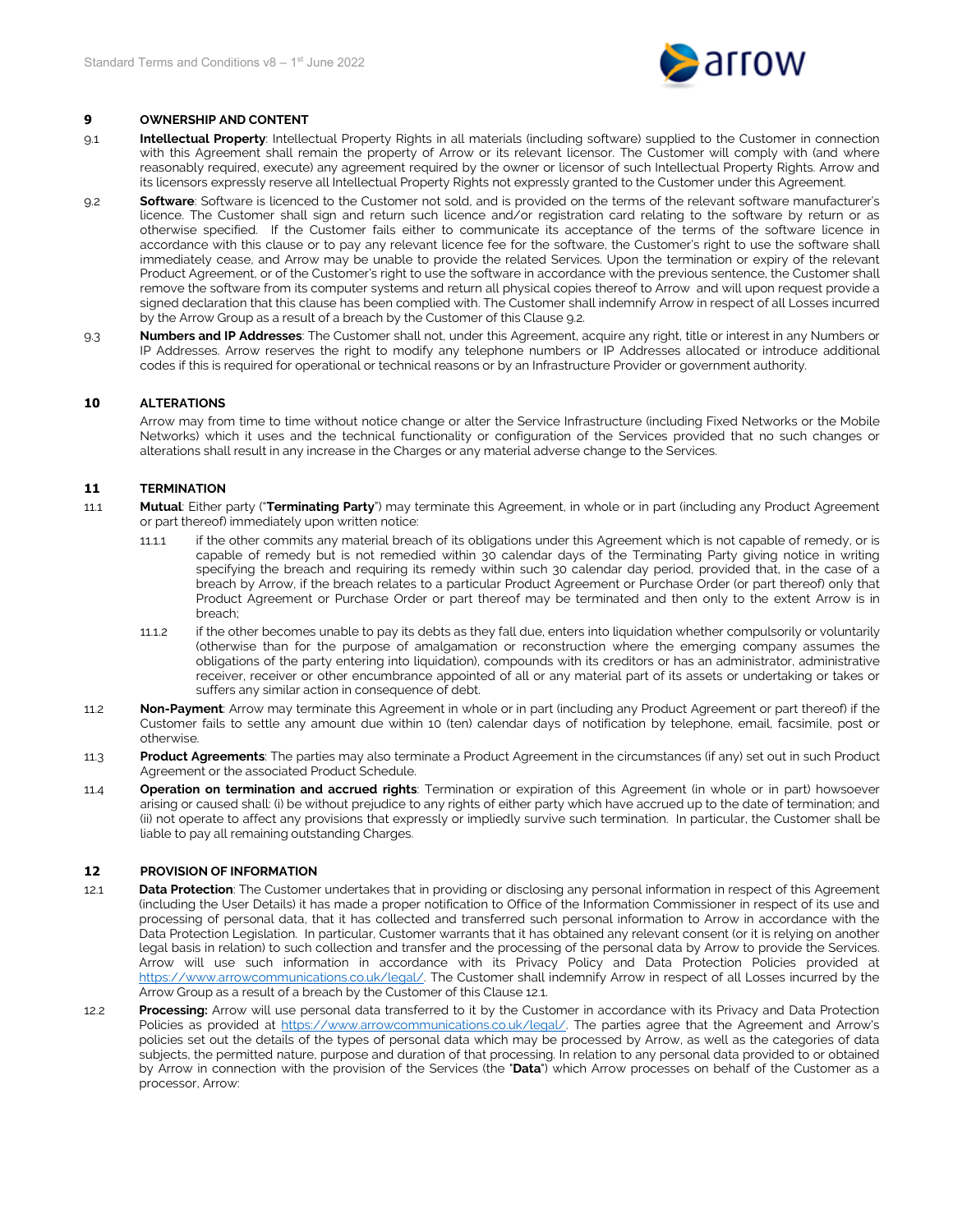

- 12.2.1 shall process the Data only in connection with the provision and monitoring of the Services, to fulfil its obligation under the Agreement, for the purposes set out in Arrow's privacy and data protection policies and/or as otherwise agreed by the parties (which constitutes the Customer's documented instructions), unless Arrow is required by applicable laws to otherwise process the Data (in which case, Arrow shall inform the Customer of such requirement, unless prohibited by applicable law on important grounds of public interest);
- 12.2.2 shall ensure that any persons authorised by it to process the Data are bound by confidentiality obligations;
- 12.2.3 shall implement appropriate technical and organisational measures to ensure a level of security appropriate to the risks that are presented by the processing;
- 12.2.4 may engage other processors (each a "**Sub-Processor**") to carry out processing activities on its behalf. Arrow shall inform the Customer of changes to Sub-Processors where Arrow is required to do so, by providing written notice or listing the new or replacement Sub-Processor on its website before Arrow permits the new or replacement Sub-Processor to process the Data, in order to give the Customer the opportunity to reasonably object to such changes. Arrow will enter into a contract with Sub-Processors which impose substantially the same obligations as those imposed under this Clause 12.2.1 to 12.2.9.
- 12.2.5 shall not transfer the Data to a third country unless an adequacy decision or derogation applies or there is an appropriate safeguard in place as required under Article 46 of the GDPR;
- 12.2.6 shall provide reasonable assistance (at the Customer's costs) to the Customer in fulfilling its obligations under the Data Protection Laws (including those at Articles 32 to 36 of the GDPR) taking into account the nature of processing and the information available to Arrow;
- 12.2.7 shall inform the Customer, without undue delay (i) if Arrow become aware of a personal data breach relating to the Data and/or (ii) if in Arrow's opinion an instruction from the Customer infringes the Data Protection Legislation;
- 12.2.8 shall delete or return (at Customer's option) the Data held by Arrow on termination of the Agreement, unless the Customer opts to enter into a new agreement with Arrow or if applicable laws require the storage of that Data;
- 12.2.9 shall make available (at the Customer's costs) to the Customer such information as may be reasonably necessary to demonstrate Arrow's compliance with the obligations under clauses 12.2.1 to 12.2.9, and shall allow for and contribute to audits and inspections (at the Customer's costs) conducted by the Customer or another auditor mandated by it relating to Arrow's compliance with those obligations, provided that Customer shall (a) not carry out an audit or inspection more than once per annum and only on reasonable notice during normal business hours, and (b) enter into, and shall procure that its auditor enters into, a confidentiality agreement prior to an audit or inspection taking place.
- 12.3 **General**: The Customer will provide such information to Arrow as is reasonably required to provide the Services including any information required in relation to directory information services and emergency services and the Customer warrants that all such information is accurate in accordance with clause 12.4 below.
- 12.4 **Accuracy of information:** The Customer is solely responsible for ensuring the accuracy of any information it submits to Arrow in a draft Product Agreement or in a Purchase Order and Arrow shall not be liable in any way for the consequences of any incorrect information submitted. Customer undertakes to notify Arrow of any inaccuracy it discovers promptly. Should specified order prerequisites not be provided by the Customer as part of the Purchase Order then Arrow cannot be held responsible for the fulfilment of any agreed service levels.

## **13 WARRANTIES**

- 13.1 **Execution**: Each party warrants to the other that each accepted Product Agreement and Purchase Order represents a binding commitment on it, and that it has full capacity and authority to enter into and to perform this Agreement.
- 13.2 **Quality of Services**: The Customer acknowledges that, save as otherwise agreed in a Product Agreement (or Purchase Order), Arrow provides the Services (including any Equipment) on a resale basis. Arrow's role is to use its reasonable efforts to manage the provision of the Services in its capacity as a telecommunication service provider acting as a reseller and not to manage or run a network or other Service Infrastructure (which is the relevant Infrastructure Provider's responsibility). The Customer acknowledges that the Services are provided on an "as is" basis and that it is not possible to offer fault or interruption-free Services. Arrow will use its reasonable endeavours to keep and maintain complete and accurate records of data to ensure accurate billing and to operate a helpdesk.
- 13.3 **Users:** The Customer shall be responsible for all Users' compliance with the terms of this Agreement.
- 13.4 **Interception**: Neither Arrow nor the Infrastructure Providers can guarantee protection of telecommunications against unauthorised interruption or interception by third parties.
- 13.5 **Data loss:** With the exception of the provision of hosted services, in the event of any failure in the equipment, service or power supply then Arrow shall not be responsible for restoration of Customer data. The Customer is responsible for taking backups of any configuration settings, user data or dynamic data held within the system to protect themselves in the event of failure.
- 13.6 **No other provisions**: Except for the express provisions of this Agreement and to the maximum extent permitted by applicable law Arrow disclaims and excludes all warranties, terms and other conditions, including but not limited to any warranty, term or other condition of merchantability, satisfactory quality, fitness for a particular purpose or non-infringement, relating to the ownership of the Services or the Equipment or as to price in every case whether implied by statute, common law, custom, collaterally or otherwise.

## **14 LIMITATION OF LIABILITY**

- <span id="page-5-0"></span>14.1 Neither party limits its Liability for death or personal injury caused by its negligence, or for fraud.
- <span id="page-5-1"></span>14.2 Subject to Clauses [14.1](#page-5-0) Arrow shall not have any Liability under or in connection with this Agreement: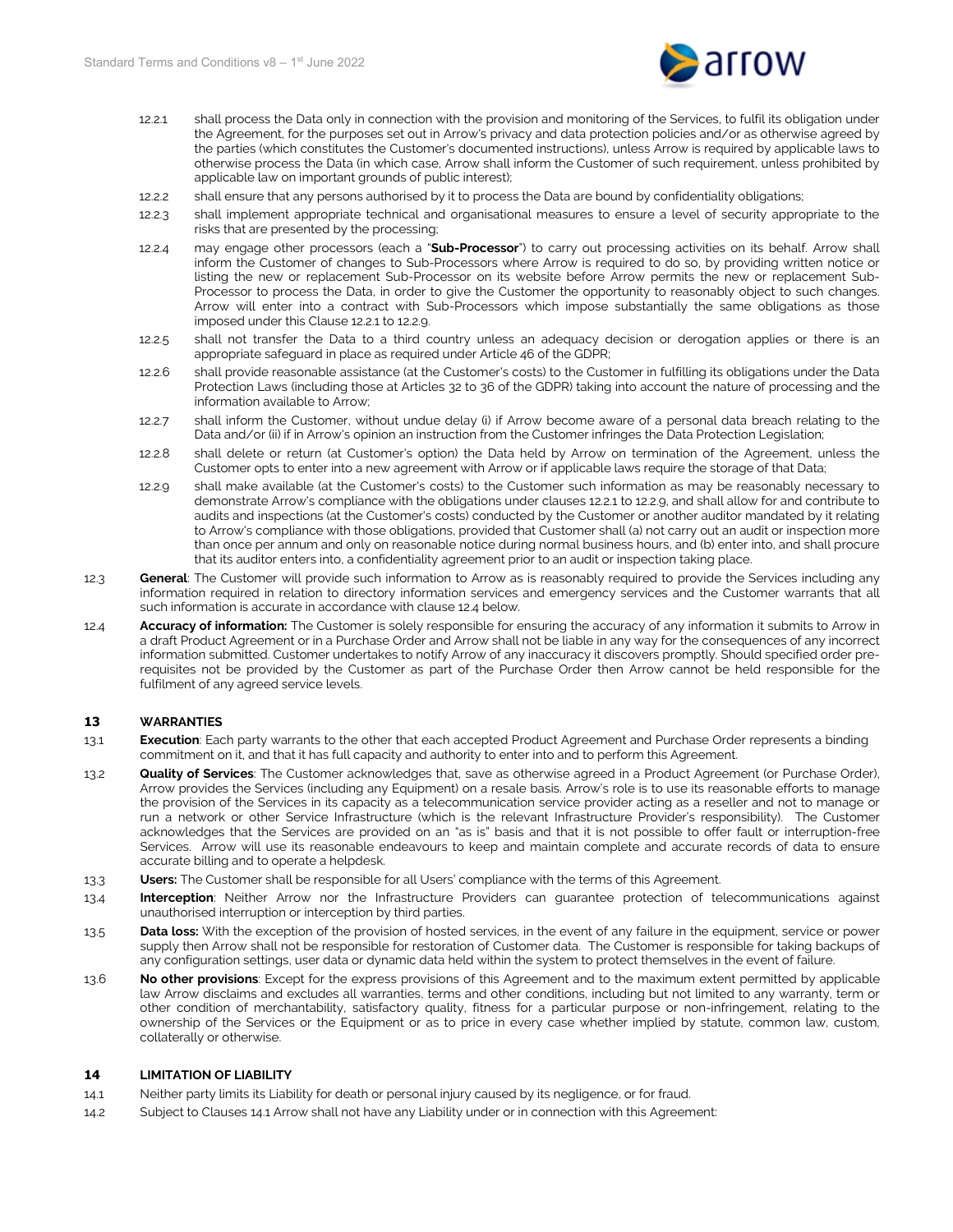

- 14.2.1 for any loss or damage other than Direct Loss;
- 14.2.2 for any loss of profit, goodwill, business, opportunity, revenue, data or potential saving (in every case whether direct or indirect), whether or not such losses were foreseeable by, or the possibility thereof is or has been brought to the attention of Arrow. Nothing in this Agreement shall impose any Liability on Arrow in respect of non-performance of Services, including delivery of the Equipment, to the extent such non-performance or delivery is due to the Customer's acts, omissions, negligence or default.
- 14.3 **Other liability**: Subject to Clauses [14.1,](#page-5-0) [14.2](#page-5-1) and [14.4,](#page-6-1) Arrow's aggregate Liability under or in connection with any Product Agreement in any Year shall not exceed the Charges paid or payable under such Product Agreement in the first 6 months of that Year.
- <span id="page-6-1"></span>14.4 **Third parties**: Subject to Clause [14.1,](#page-5-0) in no circumstance will Arrow be liable to any third party including any member of the Customer Group other than the Customer. The Customer shall be entitled to treat Losses suffered by other members of the Customer Group as Losses suffered by the Customer itself, but shall ensure that no other member of the Customer Group shall make any claim or demand against any member of the Arrow Group or against Arrow itself.

#### **15 FORCE MAJEURE**

15.1 Neither party shall be liable for any delay or failure to carry out its obligations under any Product Agreement caused by Force Majeure provided that it gives notice of the occurrence of the Force Majeure relied upon to the other party and it uses its reasonable endeavours to remove or avoid such Force Majeure as promptly as practicable. If any Force Majeure event is relied on for longer than 60 calendar days by either party the other party shall be entitled to terminate that part of the Product Agreement in relation to which Force Majeure has occurred forthwith on written notice.

#### **16 CHANGES TO THE AGREEMENT**

16.1 Arrow may change their Terms and Conditions and / or any Product Schedule at any time by giving notice of such change on the Arrow website. Any change which is required to comply with any Legislation, regulation or code of practice (on Arrow, an Infrastructure Provider or otherwise) or as a result of a direction by an Infrastructure Provider or is made to the Data Protection Policy or Acceptable Use Policy, will not give the Customer a right to terminate this Agreement or any part of it. In the event of any change which (i) is made for a reason other than that set out in the previous sentence or (ii) is a change to the Charges not referred to in clause [4.3](#page-2-1) and operates to the material detriment of the Customer, the Customer shall have the right to terminate the part of the Services to which the change relates by giving 30 calendar days' written notice, provided that such notice is given within 30 calendar days of Arrow's notice of the change.

## **17 MISCELLANEOUS**

- <span id="page-6-0"></span>17.1 **Confidentiality:** Arrow and the Customer each agree to keep confidential and use only for the purpose of exercising and performing their respective rights and obligations under this Agreement all plans, trade secrets, business and other confidential information that is disclosed or made available by one party to the other, and including the existence and terms of this Agreement ("**Confidential Information**"). Each of Arrow and the Customer undertakes not to disclose to any third party (except other group companies and subsidiaries, employees or third-party advisors or Arrow shareholders) such Confidential Information without the express written consent of the other. No obligation of confidentiality under this Clause [17.1](#page-6-0) shall apply to Confidential Information which is: (i) already in the possession of the disclosing party without obligation of confidentiality owed to the other; or (ii) has been developed by the disclosing party independently without access to any of the relevant Confidential Information; or (iii) the disclosing party rightfully receives free of any obligation of confidentiality from a third party; or (iv) enters the public domain other than by reason of any breach of this Agreement; or (v) is required by any competent regulatory authority or by an Infrastructure Provider. However, Arrow shall have the right to publicise that the Customer is a party to this Agreement in any advertising or promotion.
- 17.2 **Notices:** Save as provided otherwise, any notices required or permitted hereunder will be given to the appropriate party at the address specified in the attached signature page or at such other address as the party may specify in writing. Such notice shall be deemed given upon personal delivery to the appropriate address or 3 (three) calendar days after the date of mailing if sent by certified or registered mail. Arrow shall be entitled to give notice as to any matter (except termination of the whole of this Agreement) by email (which notice shall be deemed given when sent).
- 17.3 **Assignment**: The Customer may not assign, transfer, delegate or otherwise deal with its rights or obligations under this Agreement without the prior written consent of Arrow (which consent may be given subject to such conditions as Arrow considers appropriate). Arrow may assign or delegate all or any of its rights or obligations under this Agreement at any time without notice and may appoint a third party to collect the Charges.
- 17.4 **Entire agreement**: This Agreement sets out the entire agreement and understanding between the parties and supersedes any previous agreement between the parties relating to its subject matter. Unless otherwise expressly agreed in writing this Agreement applies in place of and prevails over any terms or conditions contained in or referred to in correspondence or elsewhere or implied by trade custom or course of dealing. In entering into this Agreement and each Product Agreement and/or Purchase Order each party acknowledges and agrees that it has not relied on any representations (whether made innocently or negligently) made by the other. Any such representations are excluded. The parties hereby agree that their only rights and remedies arising out of or in connection with any misrepresentation shall be for breach of contract. Nothing in the clause shall limit or exclude any Liability for fraud or fraudulent misrepresentation.
- 17.5 **Severance**: If any provision of this Agreement is determined to be illegal or unenforceable by any court of competent jurisdiction it shall be deemed to have been deleted without affecting the remaining provisions.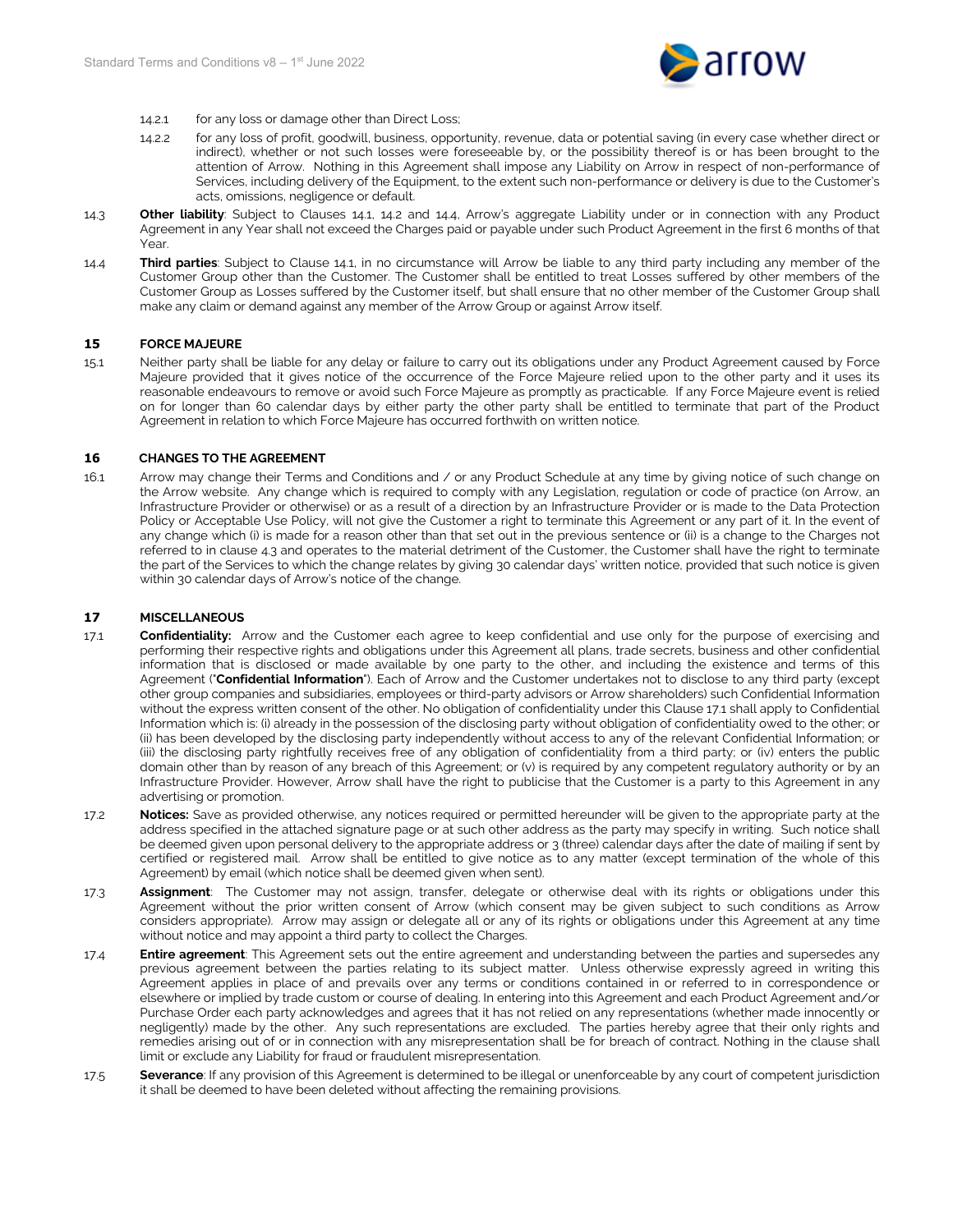

- 17.6 **Partnership etc**: Nothing in this Agreement shall constitute or be deemed to constitute a partnership, joint venture or agency between the parties and, save as to the extent required by Arrow to give effect to a Product Agreement, neither party shall have any authority or power to bind, contract in the name of or create a liability for or against the other.
- 17.7 **Third party rights**: No provision of this Agreement shall be enforceable by any third party under the Contracts (Rights of Third Parties) Act 1999.
- 17.8 **Waiver**: No failure or delay by a party in exercising its rights or remedies shall operate as a waiver unless made by written notice. No single or partial exercise of any right or remedy of a party shall preclude any other or further exercise of that or any other right or remedy.
- 17.9 **Arbitration**: Arrow may implement an arbitration or similar complaints procedure as required by the applicable Infrastructure Provider(s), Legislation or applicable code of practice. The Customer and Arrow will comply with such procedure(s) as varied from time to time from the date the Customer is notified of the implementation of the procedure (or its variation) in respect of all applicable complaints.Further details of the dispute resolution process (if any) are available from Arrow on request in writing.
- 17.10 **Law**: This Agreement shall be governed and construed in accordance with the laws of England. The parties irrevocably submit to the exclusive jurisdiction of the English courts in respect of any matter, claim or dispute arising under, out of or in connection with this Agreement (including as to its validity) or the legal relationships established by this Agreement.
- 17.11 **Trial services or promotional offers**: Arrow may from time to time supply trial services and/or promotional offers ("Offers") to some or all of its customers. Such offers may be subject to additional terms and conditions notified by Arrow to its customers. Unless otherwise stated Arrow shall not incur any liability under the Agreement in relation to such Offers. Promotional terms and conditions may require a variation to the Agreement in which case the Customer shall be deemed to have accepted in writing such a variation to the Agreement on acceptance of the Offer. Unless otherwise stated in the promotional terms and conditions an Offer may be amended or withdrawn by Arrow (in relation to some or all of its customers) at any time and without notice. For the avoidance of doubt Arrow is not obliged to include the Customer in any Offers it provides. Liability for excessive charges will be levied against the Customer and any minimum terms exceeded will result in any trial equipment being charged for in full.
- 17.12 **Arrow Website Terms of Use:** Where applicable, Customer access to the Arrow Website (Arrowcommunications.co.uk) is governed by Arrow's Website Terms and Conditions which may change from time to time and are published on the Website. By accessing and/or using the Website services the Customer accepts without limitation or qualification these conditions.
- 17.13 **Anti-bribery:** The Customer acknowledges that it will adhere to the provisions of Arrow's Anti-Bribery policy which can be provided upon request.

## <span id="page-7-0"></span>**18 INTERPRETATION**

- 18.1 References to:
	- 18.1.1 Recitals, Clauses, Schedules and Annexes are to recitals, Clauses and sub-Clauses of and schedules and annexes to this Agreement;
	- 18.1.2 a Product Agreement includes any Product Agreement form, these Terms and Conditions, any Product Schedule, other Schedules and Annexes and any other documents explicitly incorporated by reference;
	- 18.1.3 the singular includes the plural and vice versa and use of any one gender includes all genders;
	- 18.1.4 a person includes a natural person, company, corporation, firm, partnership, co-operative company, unincorporated or incorporated association, government, state, statutory authority, foundation and trust; and
	- 18.1.5 the words "**include**", "**includes**", "**including**", "**in particular**" or any similar words or any general words introduced by the word "**other**" do not limit the words preceding or following.
- 18.2 Any reference to any Legislation shall be interpreted as referring to such Legislation as amended and in force from time to time and/or which replaces, re-enacts or consolidates such Legislation.
- 18.3 Headings (including clause headings) are for convenience only and shall not affect interpretation.